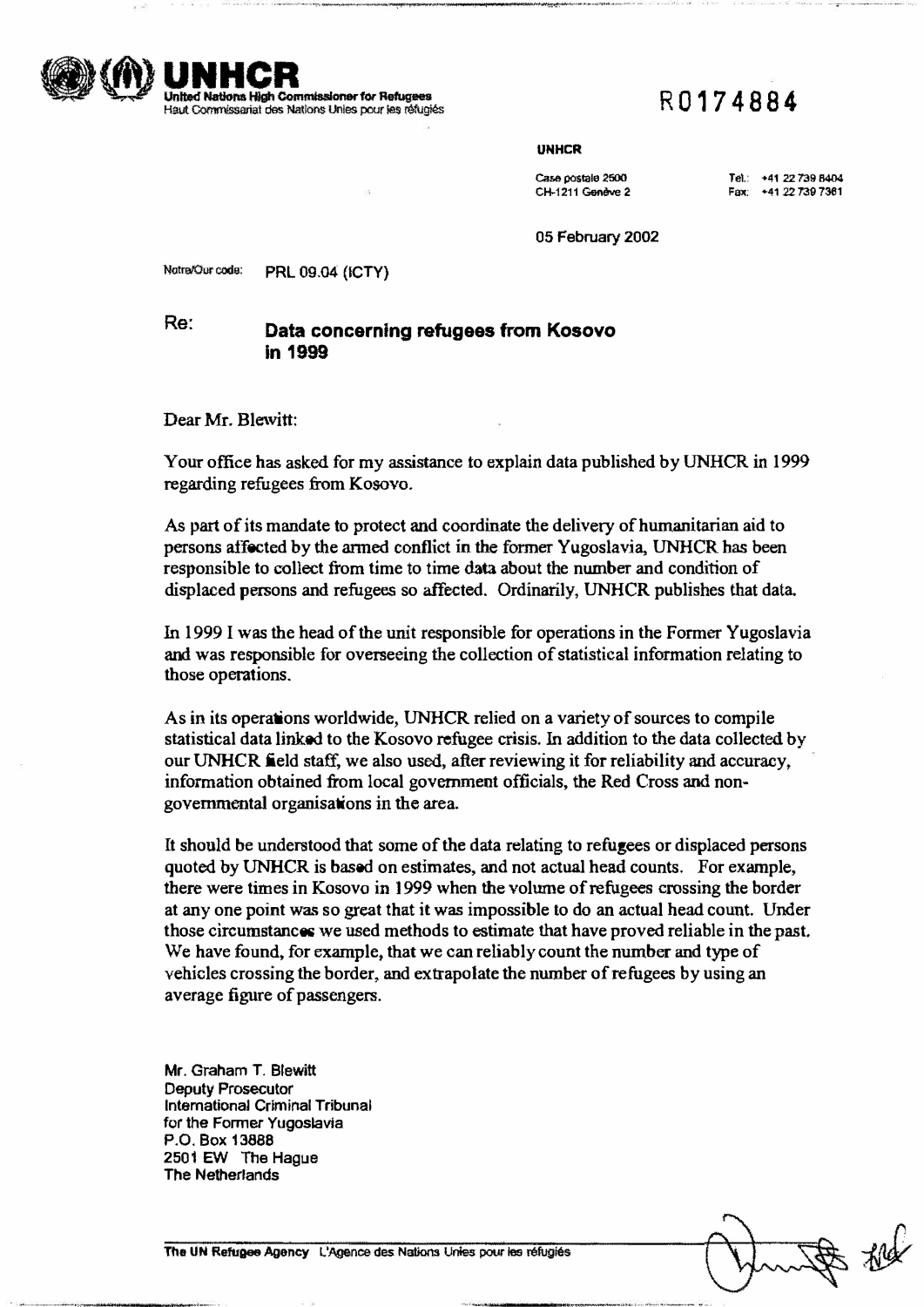# R0174885

UNHCR completed a statistical overview of Kosovar refugees and asylum seekers. In this survey we estimated that by the end of October 1998 some 285,000 Kosovars were displaced, either internally or in countries close to or neighbouring Kosovo, as a result of the ongoing conflict. Of these, some 200,000 remained within Kosovo. (See Attachment 1. "Kosovo Displacement Statistics, March 1998 to 24 March 1999".)

By 23 March 1999, UNHCR estimates that there were approximately 349,000 displaced Kosovars, of which 260,000 were internally displaced persons remaining within Kosovo. We have no basis on which to estimate how many of these internally displaced persons left the province after 23 March 1999. The UNHCR staff left Kosovo on 24 March 1999, the decision having been made that it was unsafe to remain in light of the escalating armed conflict.

From 24 March 1999, UNHCR made daily counts of Kosovars who crossed the borders. Attachment 2, "Summary of Kosovo Displacement Statistics, UNHCR Estimates, 23 March 1999 to 10 June 1999" sets forth the cumulative caseload of Kosovar refugees in Albania, Bosnia-Herzegovina, the former Yugoslav Republic of Macedonia (FYR Macedonia), and Montenegro.

The figures quoted for 23 March 1999 are the cumulative figures as recorded on that day. Because of the sudden massive increase of numbers of refugees leaving Kosovo from 24 March 1999, the count was difficult to make for the next several days. By 30 March 1999 the cumulative figure had been re established, based on the cumulative totals in the republics and countries that shared a border with Kosovo, and from then on the cumulative total is shown on a daily basis.

Attachment 3, daily statistics on "Kosovo Displacement and Return: UNHCR Estimates", shows a more detailed record of the refugee movement. This shows exit numbers from Kosovo from 1 April 1999 to 6 July 1999, with the exception of 2 to 10 April 1999, and return numbers from 15 June 1999 to 6 July 1999. Each entry refers to data collected on the previous day.



In March 1999, UNHCR already had offices in Skopje, FYR Macedonia; Tirana, Albania; Podgorica, Montenegro; and Belgrade, Federal Republic of Yugoslavia. In March we established a permanent UNHCR presence in Kukes, and near Qafe Prushit and Morane, Albania. These were recognised main crossing points into Albania from Kosovo. We also monitored refugees crossing at the Blace border crossing into FYR Macedonia.

Our staff in the refugee camps estimated numbers of refugees. We checked our estimates by assessing the amount of food required each day, and in consultation with other humanitarian organisations working in the camps. Later, we attempted to estimate the number of Kosovars who returned to the province after the NATO forces entered in June 1999. These figures confirmed our initial assessments.

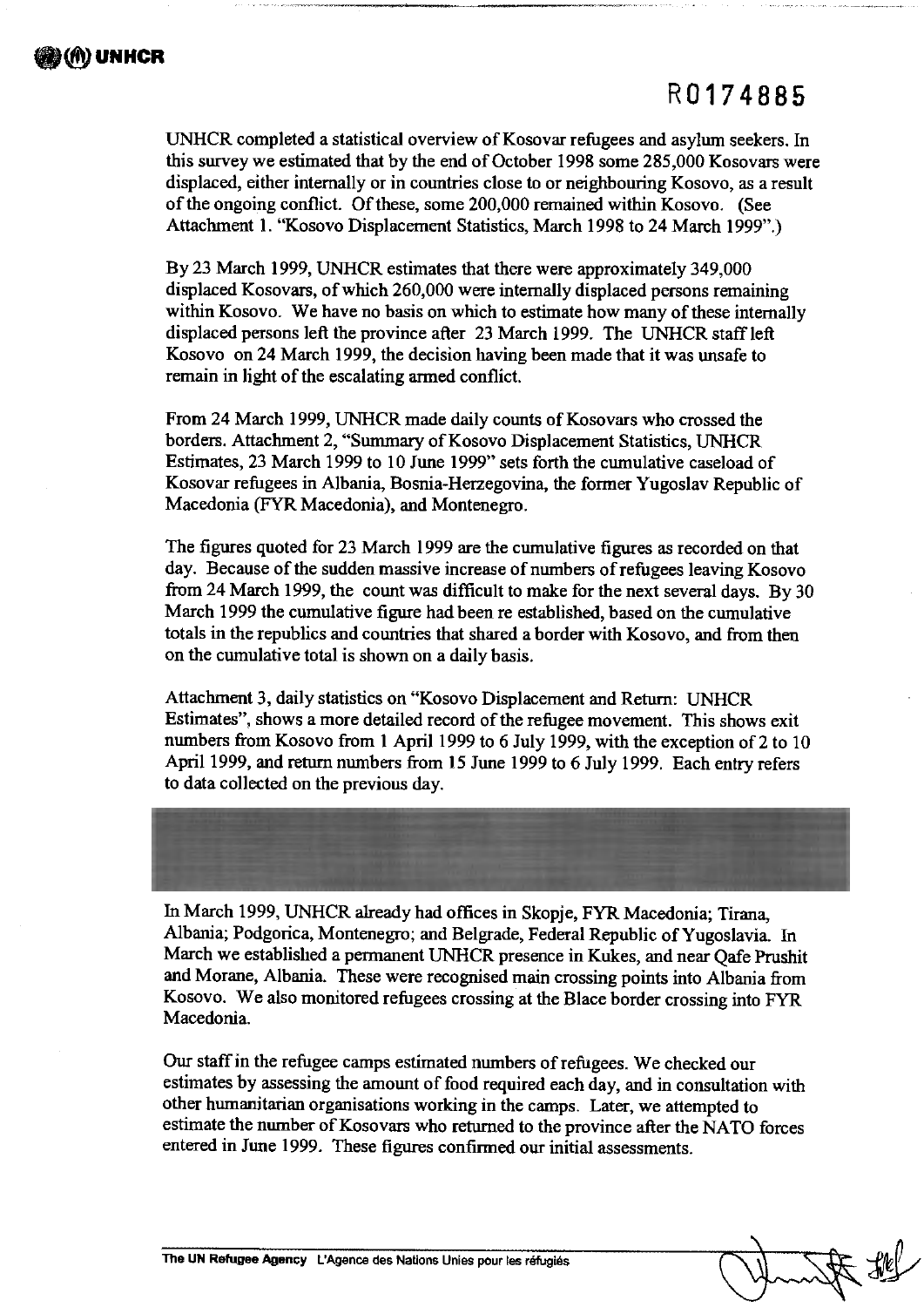

Many of our records on the Kosovo crisis, which were published by our Public Information Section, were made available on our website.

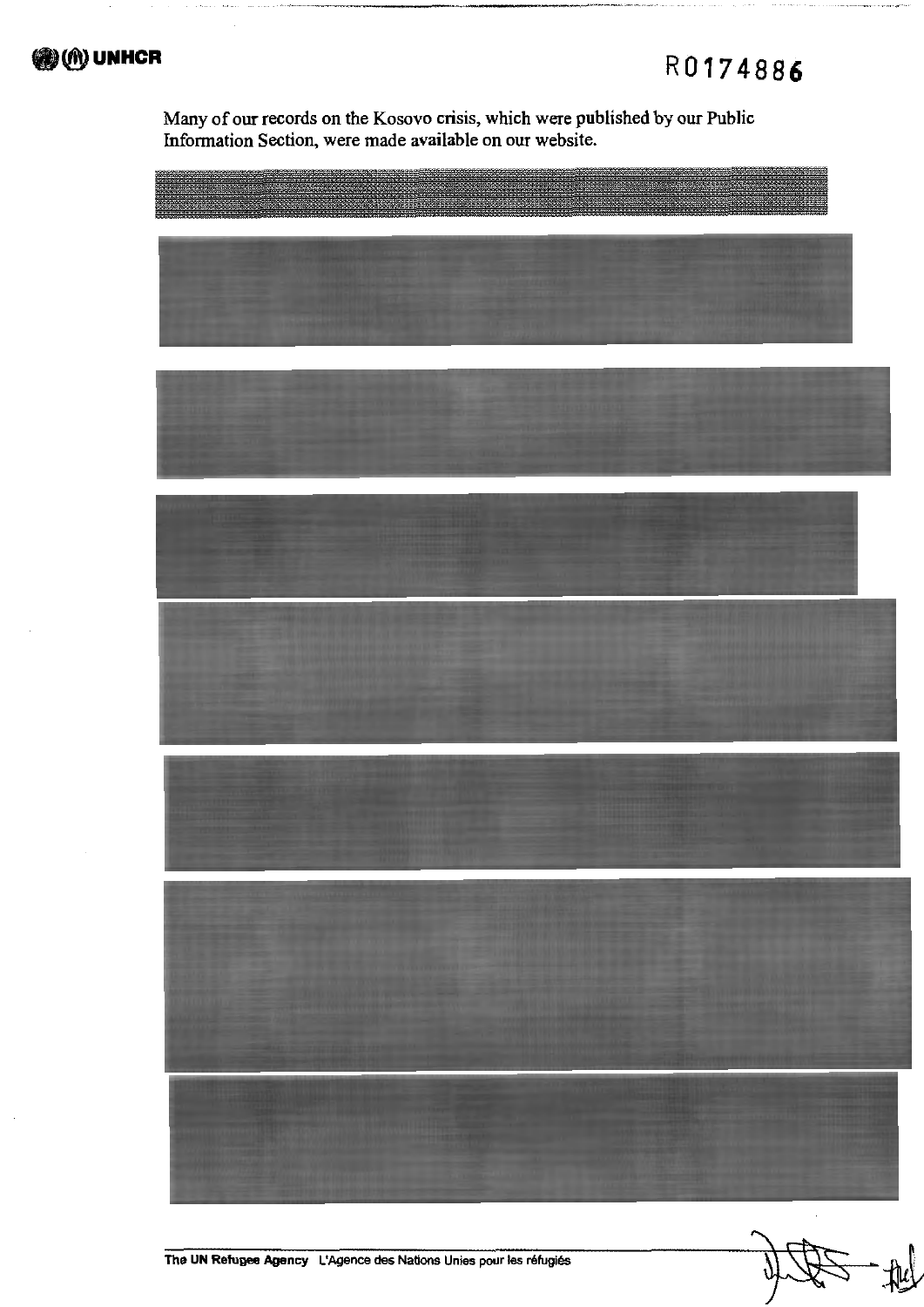# R0174887

In summary, from 24 March 1999 through 10 June 1999, an estimated 860,000 Kosovars left Kosovo. Of these, some 444,600 fled to Albania, some 345,500 to FYR Macedonia, and 69,000 to Montenegro. Almost half of these, some 400,000 Kosovars left between 24 March and 6 April 1999. The vast majority were Kosovo Albanians. Moreover, some 60,000 Kosovo Serbs and other ethnic groups such as Roma were reported in Serbia and Montenegro.

I understand that this letter, and the attached UNHCR published documents to which it refers, may be submitted as evidence before the Tribunal. The information and explanations contained in this letter are true and correct to the best of my knowledge and helief.

Yours sincerely, Neill Wright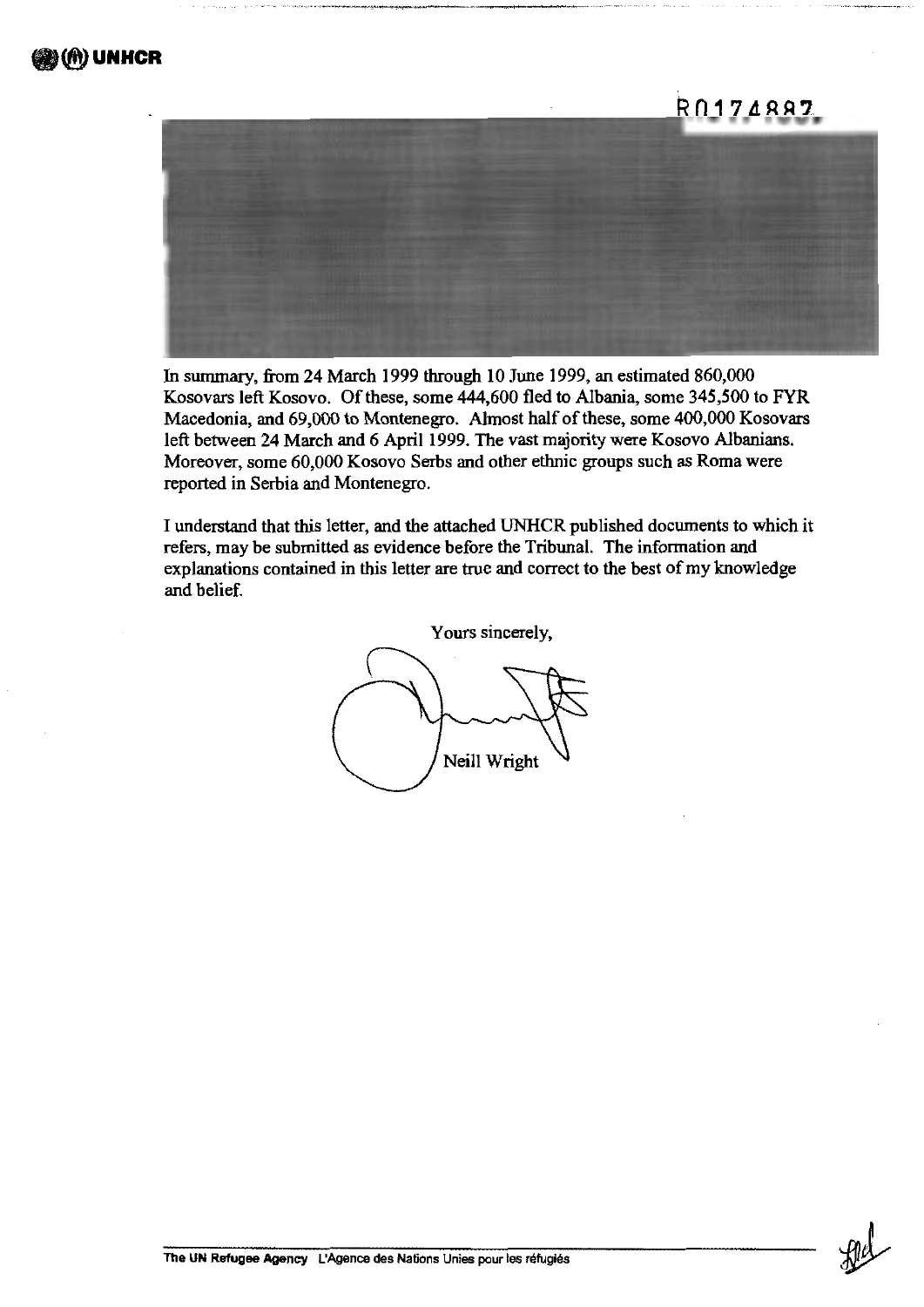**NATIONS UNIES HAUT COMMISSARIAT POUR LES REFUGIES** 

Delegation pour le Sri Lanka



**UNITED NATIONS HIGH COMMISSIONER FOR REFUGEES Branch Office in Sri Lanka** 

Telefax:  $+94 - 1 - 683971$ Email: lkaco@unhcr.ch Telephone: +94 - 1 - 683968, 683969 Cable: HICOMREF, Colombo

R0174901

97, Rosmead Place **COLOMBO 7 SRI LANKA** 

# **AFFIDAVIT**

I hereby declare that I have witnessed the declaration made by Mr. Neill Wright, and confirm that the person who signed the statement is Mr. Wright, who in 1999 was the Head of the Unit at UNHCR Headquarters responsible for operations in Former Yugoslavia, and thus responsible for the collection of statistical information relating to operations.

I declare that Mr. Wright has stated to me that the contents of the written statement are, to the best of his knowledge and belief, true and correct; and that Mr. Wright was informed that if the content of the written statement is not true then he may be subject to proceedings for giving false testimony.

Federick

Roshanthi de Mel Roshanthi de Mel Koshanthi de VILel Attorney-at-Law N. P. 229, Dharmapala Mawatha Colombo - 7. 229, Dhermapala Mawatha Colombo<sub>7</sub> Sri Lanka

Colombo, of March 2001